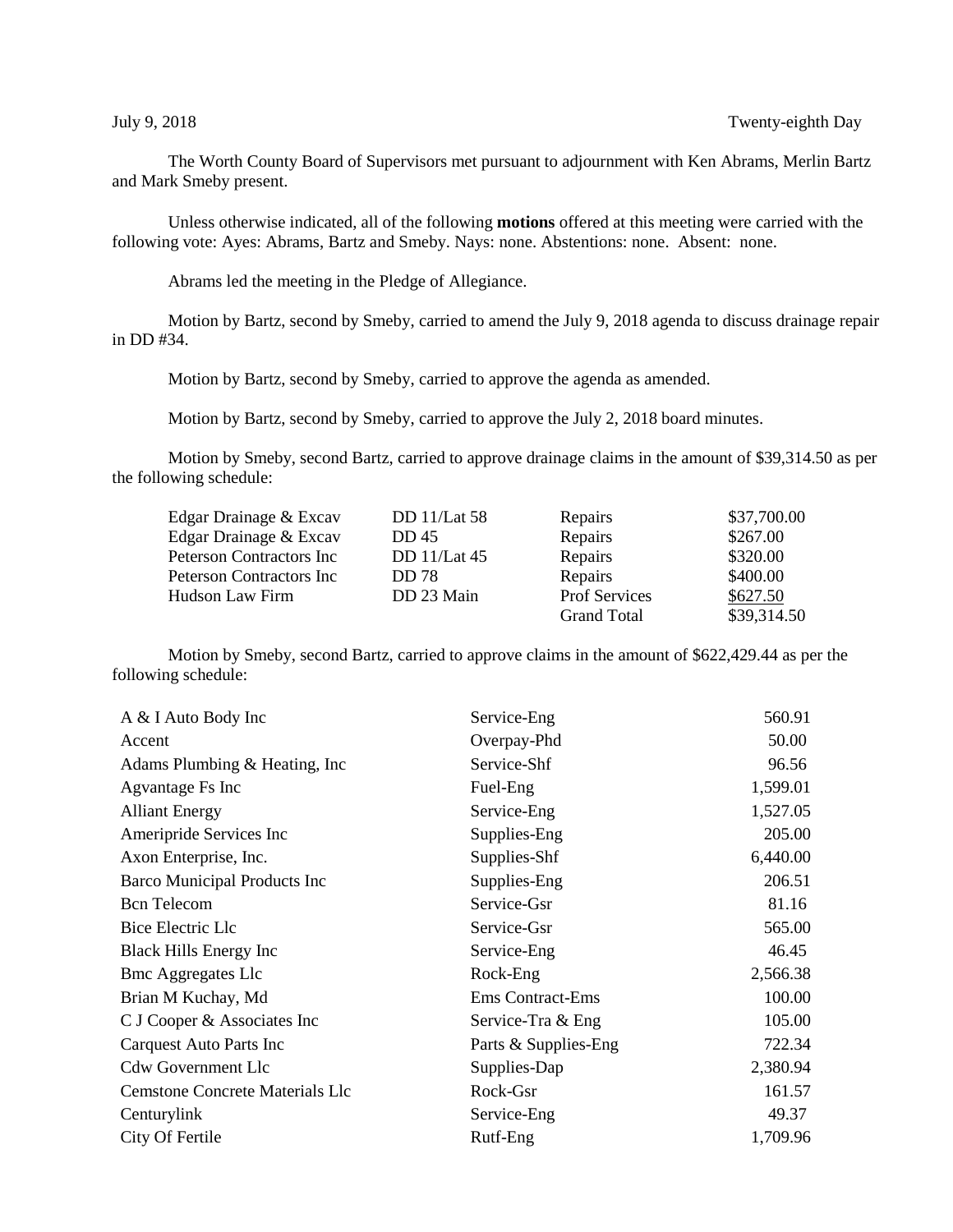| City Of Grafton                            | Rutf-Eng            | 982.95     |
|--------------------------------------------|---------------------|------------|
| City Of Hanlontown                         | Rutf-Eng            | 399.60     |
| City Of Joice                              | Rutf-Eng            | 1,048.06   |
| <b>City Of Kensett</b>                     | Rutf-Eng            | 516.72     |
| City Of Manly                              | Service-Eng         | 46.56      |
| City Of Northwood                          | Service-Gsr         | 465.96     |
| Craig Benjegerdes                          | Well Plugging-San   | 500.00     |
| <b>Crisis Intervention Service</b>         | Fy19 Appro-Org      | 1,000.00   |
| <b>Culligan Of Mason City</b>              | Service-Gsr         | 84.50      |
| <b>Cummins Central Power Llc</b>           | Service-Wwt         | 2,319.20   |
| Eilertson Repair                           | Service-Con         | 3,228.28   |
| Elderbridge Agency On Aging                | Fy19 Appro-Org      | 2,674.00   |
| Elk Creek Lutheran Cemetery                | Service-Vaf         | 288.00     |
| <b>Elk Grove Cemetery</b>                  | Service-Vaf         | 4.00       |
| Falkstone Llc                              | Rock-Eng            | 4,495.22   |
| Fertile Public Library/City Of Fertile     | Fy19 Appro-Lib      | 8,750.00   |
| <b>Grafton Cemetery Assn</b>               | Service-Vaf         | 404.00     |
| Grafton Public Library/City Of Grafton     | Fy19 Appro-Lib      | 8,750.00   |
| Greve Law Office                           | Rent & Payroll-Aty  | 5,860.50   |
| Healthworks                                | Service-Eng         | 60.00      |
| Healthy Harvest Of No Ia                   | Fy19 Appro-Org      | 1,150.00   |
| Heartland Asphalt Inc                      | Service-Eng         | 176,690.09 |
| Henke Manufacturing Corporation            | Parts-Eng           | 18,285.00  |
| Henry M. Adkins & Son Inc.                 | Equip-Aud           | 8,307.33   |
| Huber Supply Co Inc                        | Supplies-Eng        | 30.00      |
| I35/105 Welcome Center Inc.                | Fy19 Appro-Org      | 7,500.00   |
| Ia Dept Of Natural Resources               | Fy19 Fees-Wat       | 838.43     |
| Ia Law Enforcement Academy                 | Edu-Shf             | 1,800.00   |
| Icap                                       | Prem-Ins            | 92,195.98  |
| Idda                                       | Fy19 Dues-Drng      | 5,625.00   |
| Imwca                                      | Wkcompprem18-19-Ins | 4,859.00   |
| Ipac                                       | Fy19fee-Aud         | 1,613.82   |
| <b>Isac</b>                                | Dues-Org & Sup      | 6,360.00   |
| J & J Machining Welding & Fabricating      | Supplies-Eng        | 261.62     |
| Jake Jackson                               | Reimb-Eng           | 33.49      |
| Joe's Collision & Performance Inc          | Service-Shf         | 66.83      |
| Joice Public Library/City Of Joice         | Fy19 Appro-Lib      | 8,750.00   |
| Kam Line Highway Markings Llc              | Supplies-Eng        | 43,237.70  |
| Kensett Public Library/City Of Kensett     | Fy19 Appro-Lib      | 8,750.00   |
| Kibble Equipment Llc                       | Supplies-Eng        | 102.57     |
| Kinney Memorial Library/City Of Hanlontown | Fy19 Appro-Lib      | 8,750.00   |
| L R Falk Const Co                          | Rock-Eng            | 4,631.03   |
| Larsen Plumbing & Heating Inc              | Service-Cap         | 3,552.35   |
| <b>Lawson Products Inc</b>                 | Parts-Eng           | 901.81     |
| Lexisnexis                                 | Service-Aty         | 156.00     |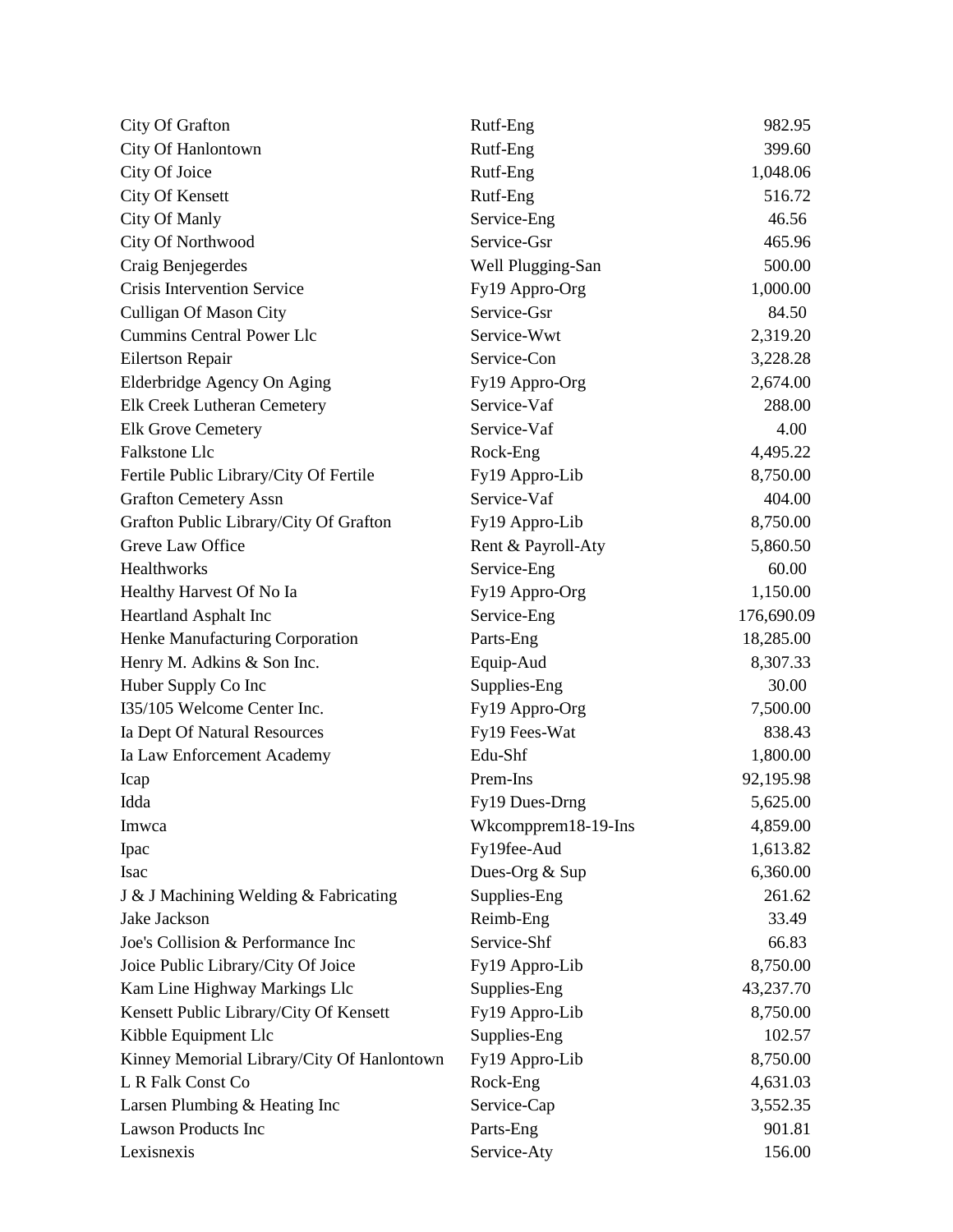| Mail Services Llc                          | Service-Trs    | 298.29    |
|--------------------------------------------|----------------|-----------|
| Manly Congregate Meals Budget              | Fy19 Appro     | 1,050.00  |
| Manly Public Library/City Of Manly         | Fy19 Appro-Lib | 8,750.00  |
| Manly Senior Citizens Inc                  | Fy19 Appro     | 1,150.00  |
| Marco Technologies Llc                     | Service-Asr    | 258.38    |
| Mark Smeby                                 | Mileage-Sup    | 209.00    |
| <b>Mark Tomlinson</b>                      | Reimb-Ema      | 96.20     |
| Martin Marietta Materials Inc              | Rock-Eng       | 1,658.94  |
| Mercy Medical Center-North Ia              | Service-Mex    | 1,238.50  |
| <b>Merlin Bartz</b>                        | Mileage-Sup    | 380.02    |
| <b>Midwest Technology Services</b>         | Service-Dap    | 187.50    |
| Mike's Automotive                          | Service-Shf    | 707.69    |
| Murphy Tractor & Equipment                 | Parts-Eng      | 180.67    |
| Niacog                                     | Service-Tra    | 14,246.84 |
| North Central Dist Of Ia Asr               | Dues-Asr       | 125.00    |
| Northwood Meals On Wheels                  | Fy19 Appro-Org | 1,050.00  |
| Northwood Public Library/City Of Northwood | Fy19 Appro-Lib | 8,750.00  |
| Northwood Sanitation Llc                   | Service-Gsr    | 181.50    |
| Northwood Senior Center Inc                | Fy19 Appro-Org | 1,150.00  |
| Nuss Truck & Equipment Inc                 | Parts-Eng      | 2,590.39  |
| Plunkett's Pest Control Inc                | Service-Con    | 36.40     |
| Pria                                       | Fees-Rec       | 60.00     |
| Printing Services Inc                      | Supplies-Rec   | 283.79    |
| <b>Purchase Power</b>                      | Service-Trs    | 304.91    |
| <b>Ram Systems</b>                         | Service-Phd    | 695.00    |
| Reinhart Food Service Llc                  | Supplies-Shf   | 387.95    |
| <b>Rick Christeson</b>                     | Reimb-Eng      | 35.00     |
| <b>Rsvp</b>                                | Fy19 Appro-Org | 2,250.00  |
| Sandra Mireles                             | Reimb-Mha      | 71.99     |
| Shana Butler                               | Mileage-Phd    | 5.25      |
| Shred Right                                | Service-Phd    | 83.67     |
| Singelstad's Hardware                      | Supplies-Eng   | 247.97    |
| Soil & Water Conservation Dist             | Fy19 Appro-Org | 1,000.00  |
| <b>Sunset Rest Cemetery</b>                | Service-Vaf    | 1,760.00  |
| Tempus Nova, Inc                           | Renewal-Dap    | 600.00    |
| Teresa Johnson                             | Mileage-Phd    | 25.00     |
| <b>Thomas Reid</b>                         | Reimb-Vaf      | 299.99    |
| <b>Treat America Food Services</b>         | Edu-Shf        | 100.56    |
| Tyler Technologies Inc                     | Service-Dap    | 25,485.51 |
| Van Diest Supply Company                   | Supplies-Con   | 619.52    |
| Vanguard Appraisals Inc                    | Service-Asr    | 9,125.00  |
| <b>Verizon Wireless</b>                    | Service-Phd    | 52.20     |
| Webster Co Auditor                         | Fy19 Dues-Cta  | 320.08    |
| Winnebago Coop Telephone Assn              | Service-Gsr    | 2,408.93  |
| Winnebago Historical Society               | Fy19 Appro-Lib | 1,500.00  |